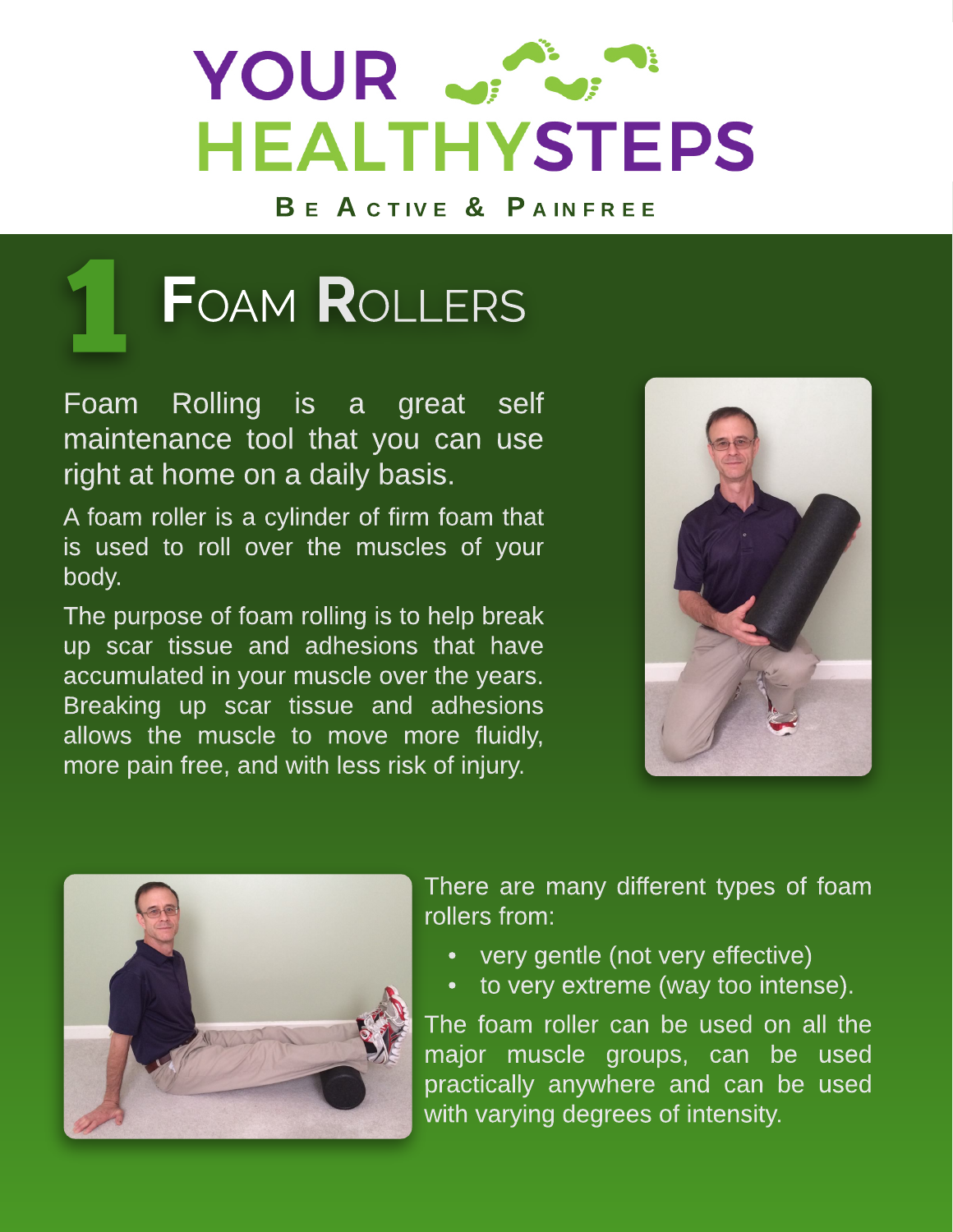## YOUR JA **HEALTHYSTEPS** B E A C TIVE & PAINERFE



Most people are familiar with stretching, but did you know that there are generally 2 ways to stretch?

One type of stretching is Static Stretching. This type of stretching is where you stay in one place and gently elongate a muscle or muscle group.

You hold it for a count and then gently release.



### The second type of stretching is Dynamic Stretching.

This type of stretching is a series of movements that are sports specific that have been designed to help prepare the muscle to perform. Static Stretching is much easier to learn, easy to do and can be performed anywhere.

Static stretching is best done following activity because the muscle is warmed up, but if done gently can basically be done at any time (at your office, before yard work, etc). Dynamic stretching require some training to learn and should be checked to see if it is being done correctly. It is a great way get the body warmed up for intense activity (running, tennis, golf, etc).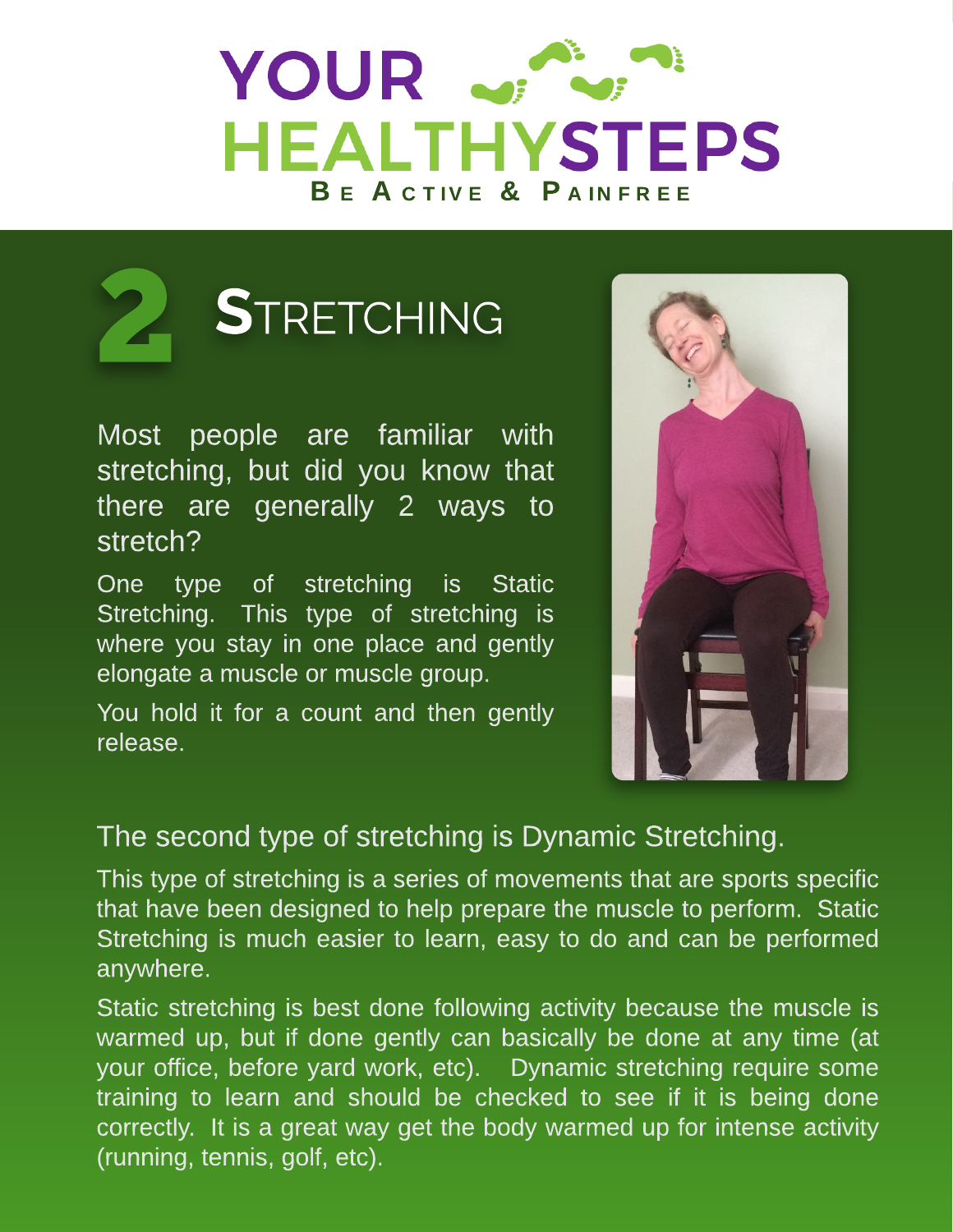# YOUR SPL **HEALTHYSTEPS** BE ACTIVE & PAINFREE



Static Stretching done gently is a great way to bring energy and relaxation back into the body after it has been under stress for long periods (on the computer, in traffic, sitting, etc).

Stretching also helps increase flexibility of the muscle, increases blood flow, and improve range of motion for the muscles and joints of the body.





The human body was made for and benefits from movement.

This seems like a simple idea but it is amazing how many people go hours with very little body movement. It is recommended that most people should walk roughly 10,000 steps a day, which comes out to 5 miles a day. The typical sedentary person may only walk 1,000 to 2,000 steps a day. If you are not up to or even close to 10,000 steps a day, don't let these numbers scare you. Just get started moving!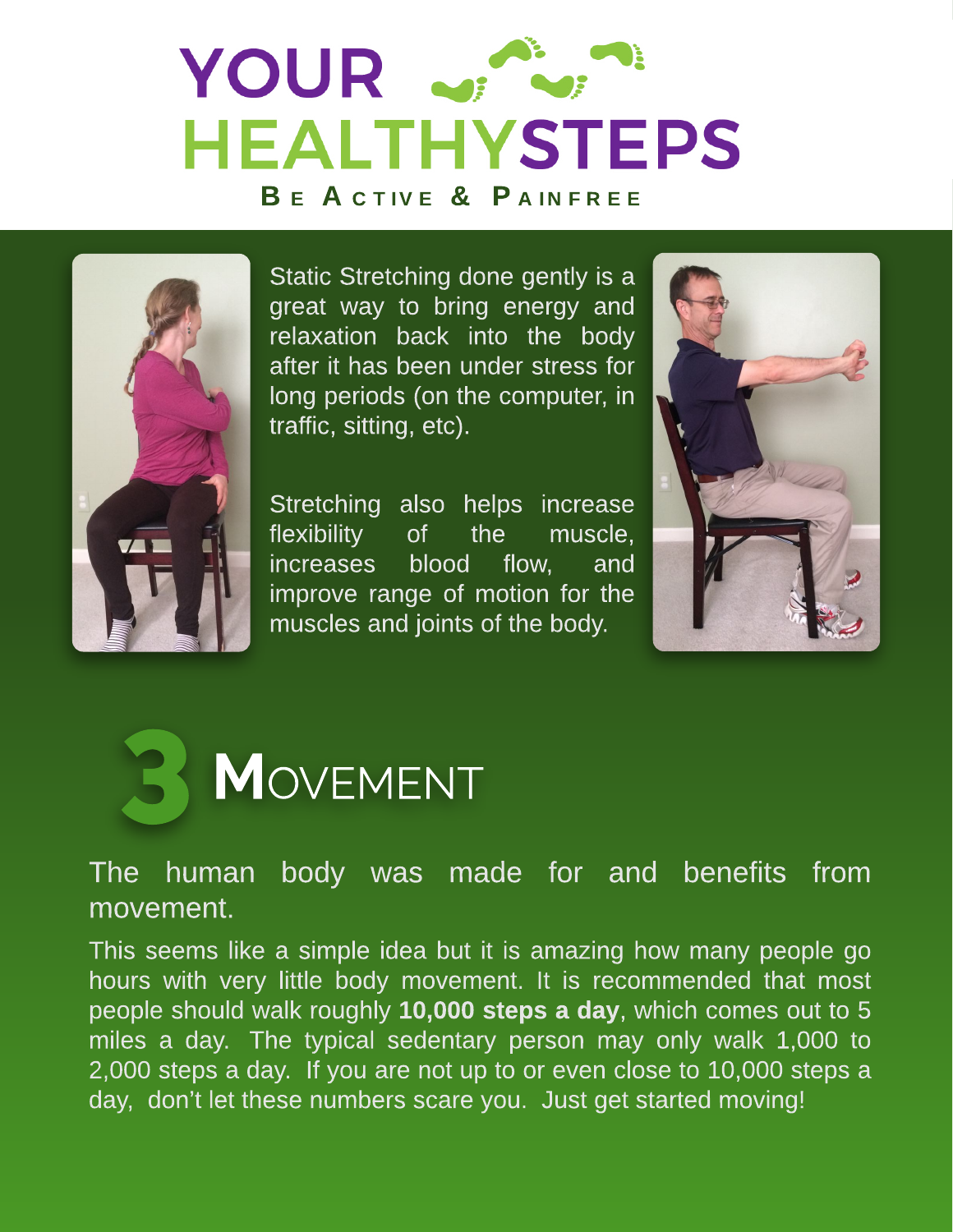

The more activity you do the better you will feel and the more you will want to do. Walking gets you blood flowing, joints lubricated, relaxes the body, and focuses the mind.

The best way to get moving is set a time to walk every day, and do it! Walk around the parking lot, office compound, neighborhood, or city block.

If your job requires hours of sitting, set a timer to go off every hour to remind yourself to get up and move! Go visit the bathroom, the water cooler, read the bulletin board, etc. This is also a great time to add in some stretches. The best thing is, you?ll feel better and be more productive when you get back.



Posture is the way in which we hold and align our body parts while we stand, sit and walk. Correct posture is incredibly important in reducing muscle pain and tightness.

When we are in correct posture the weight of the body is supported by our bones and is easily stabilized by our muscles. Incorrect posture reduces or removes the support of our bones, and places the entire support of our body onto the muscles.

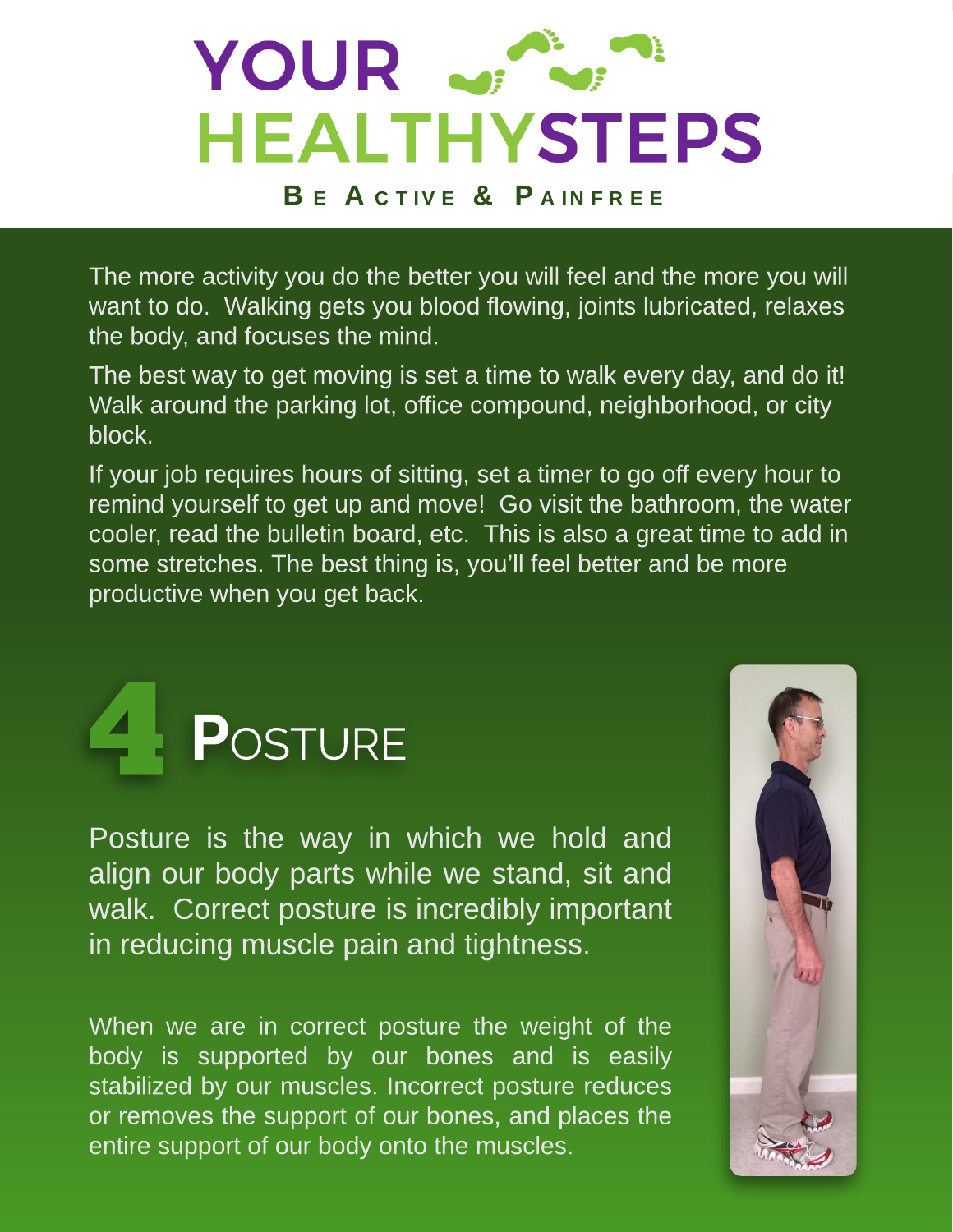### YOUR J. Inc. B E A E H H H Y H E H

#### BE ACTIVE & PAINFREE



Incorrect posture reduces or removes the support of our bones, and places the entire support of our body onto the muscles. Eventually muscles will become fatigued, weakened, tight, sore, and locked down. This creates wear and tear on our joints, increases the possibility of injury, and makes us sore and tight.

It?s important to understand that being in correct posture 100% of the time is difficult for most people. Good posture takes time, practice and education. Posture is a combination of habit plus muscle strength.

Having a basic understanding of good posture helps us self correct bad posture. The best place to start is with an awareness of what good posture looks like. A goal to work towards is being able to align your ears with your shoulders and hips when sitting.

Good standing posture is aligning your ears, shoulders, hips, knees and ankles.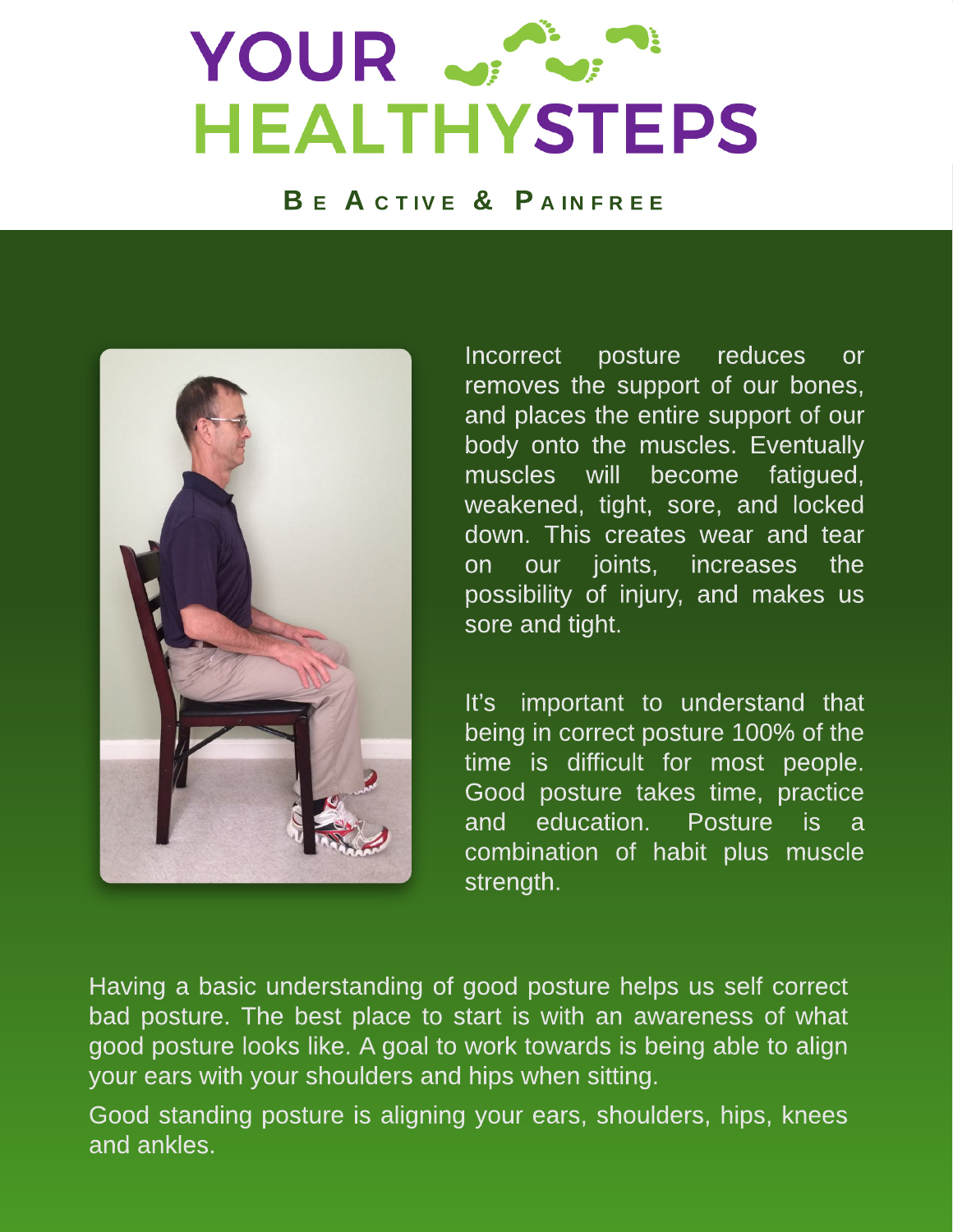

BE ACTIVE & PAINFREE

Since good or correct posture is hard to maintain it is important to check in with ourselves periodically throughout the day. Setting a timer to go off every 15-20 minutes helps you to become aware of what your posture is like during the day.

Having a basic understanding of good posture helps us self correct bad posture. The best place to start is with an awareness of what good posture looks like.

A goal to work towards is being able to align your ears with your shoulders and hips when sitting. Good standing posture is aligning your ears, shoulders, hips, knees and ankles.

I also use pillows to support my lower back while working at the computer and while driving. These pillows support my posture while doing these activities and have made a world of difference for me.

Foam rolling, movement and stretching will all work together to improve your posture. Keep in mind that correct posture is difficult to achieve by yourself, and having support from a Physical Therapist, Chiropractor or Massage Therapist will greatly improve your results.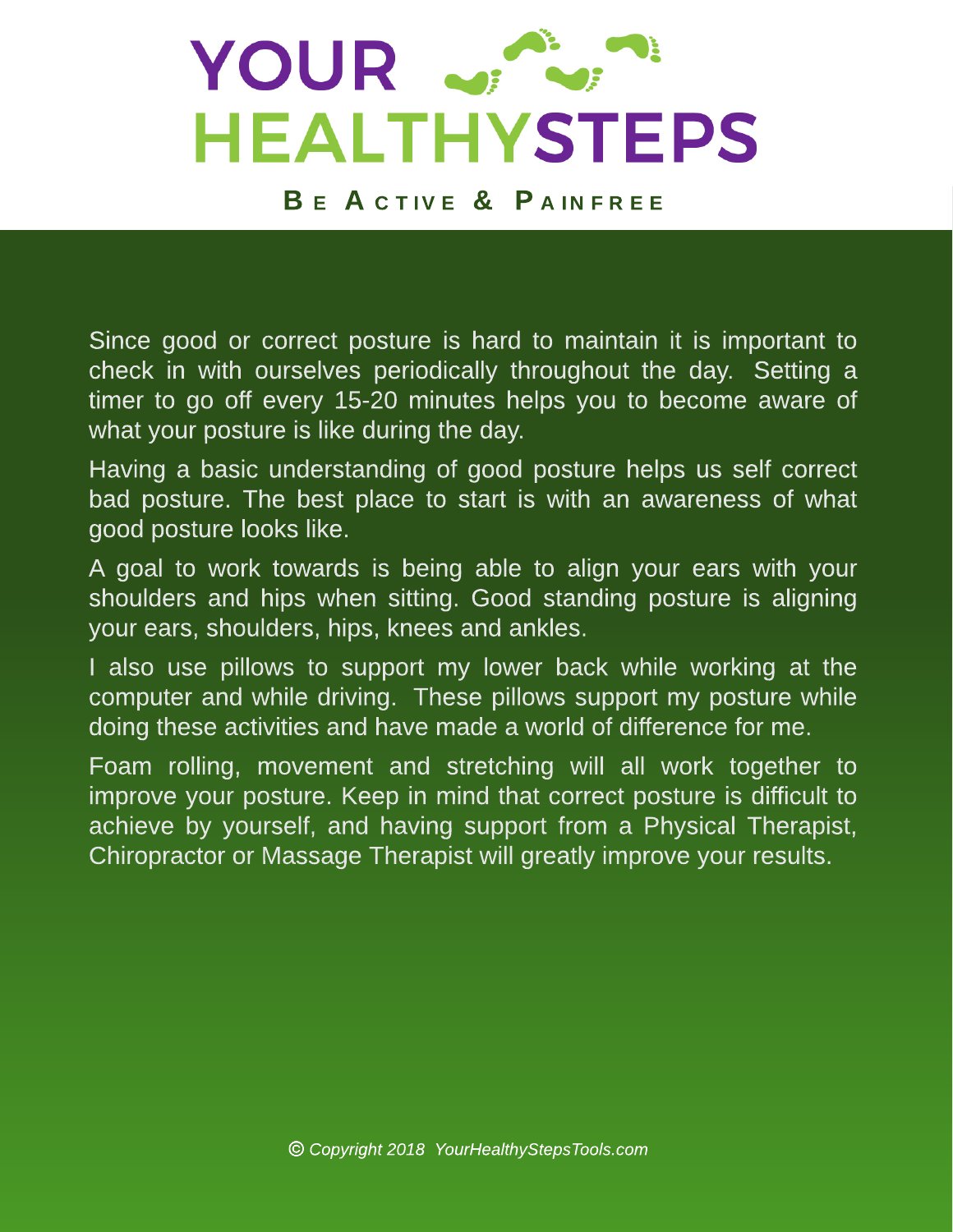

BE ACTIVE & PAINFREE

### Your HealthySteps Check List

Set your timer every hour for:

- 1. \_\_\_\_Movement: Get up and move (get water, walk down hallway etc.)
- 2. \_\_\_\_Stretches: Gently follow instructions below.
- 3. \_\_\_\_Posture: Realign your body for good posture as you return back to work.

#### **Office Stretches:**



(Part 1) Start in good posture, stretch you arms out in front of you. Place the right hand on the back of the left hand. Gently pull your arms away from you (feeling a good stretch in between your shoulders.

(Part 2) Hold and gently pull the left hand toward you feeling a stretch in the wrist. Repeat 3-5 times. Then switch hands and repeat.

Start in good posture, grab both sides of your chair with both hands. Gently, lean your head to the right. Feel a nice stretch in your neck and shoulders. Hold for the count of 5 while slowly inhaling and exhaling. Return head to the upright position.

Repeat 3 times. Repeat with the left side.